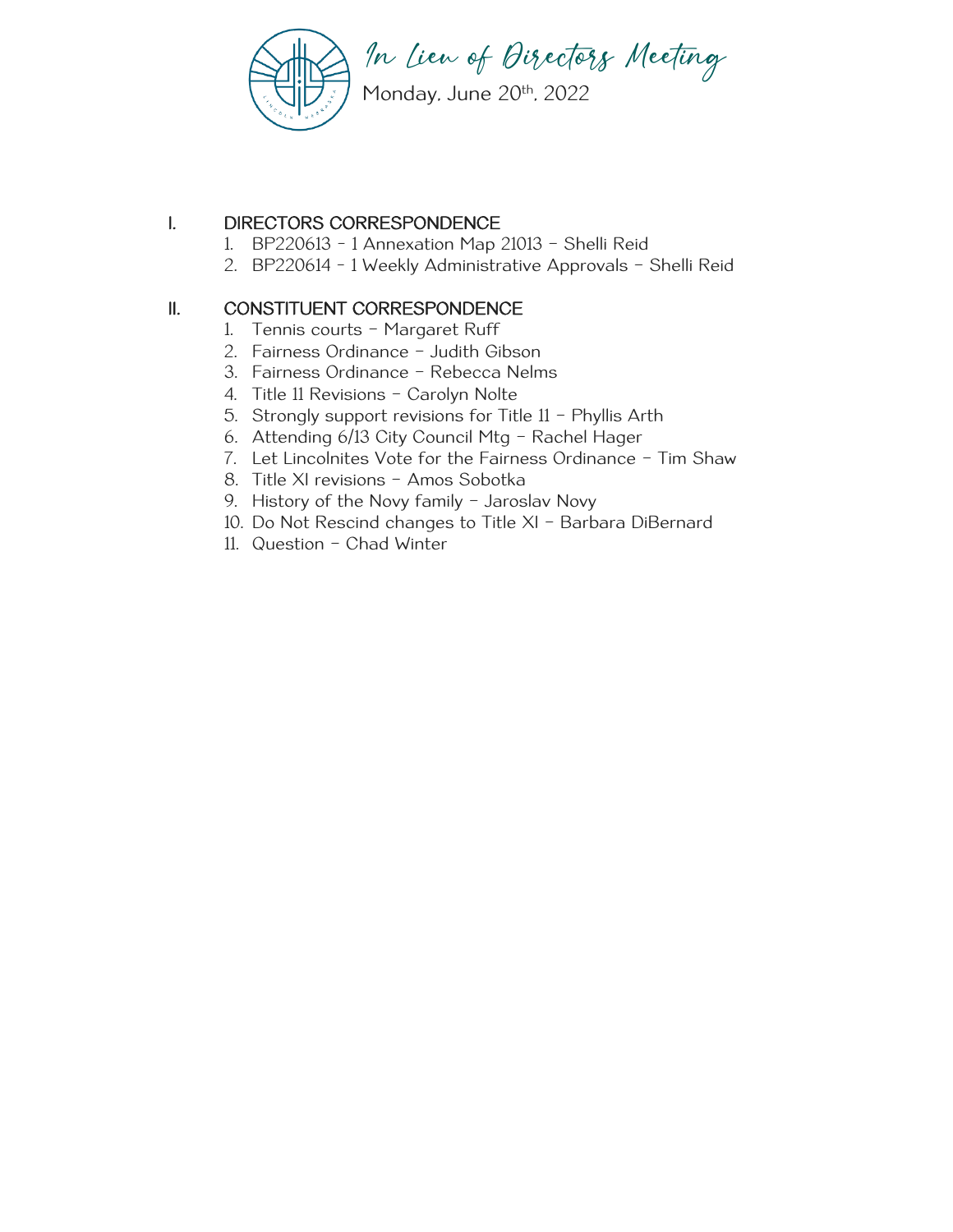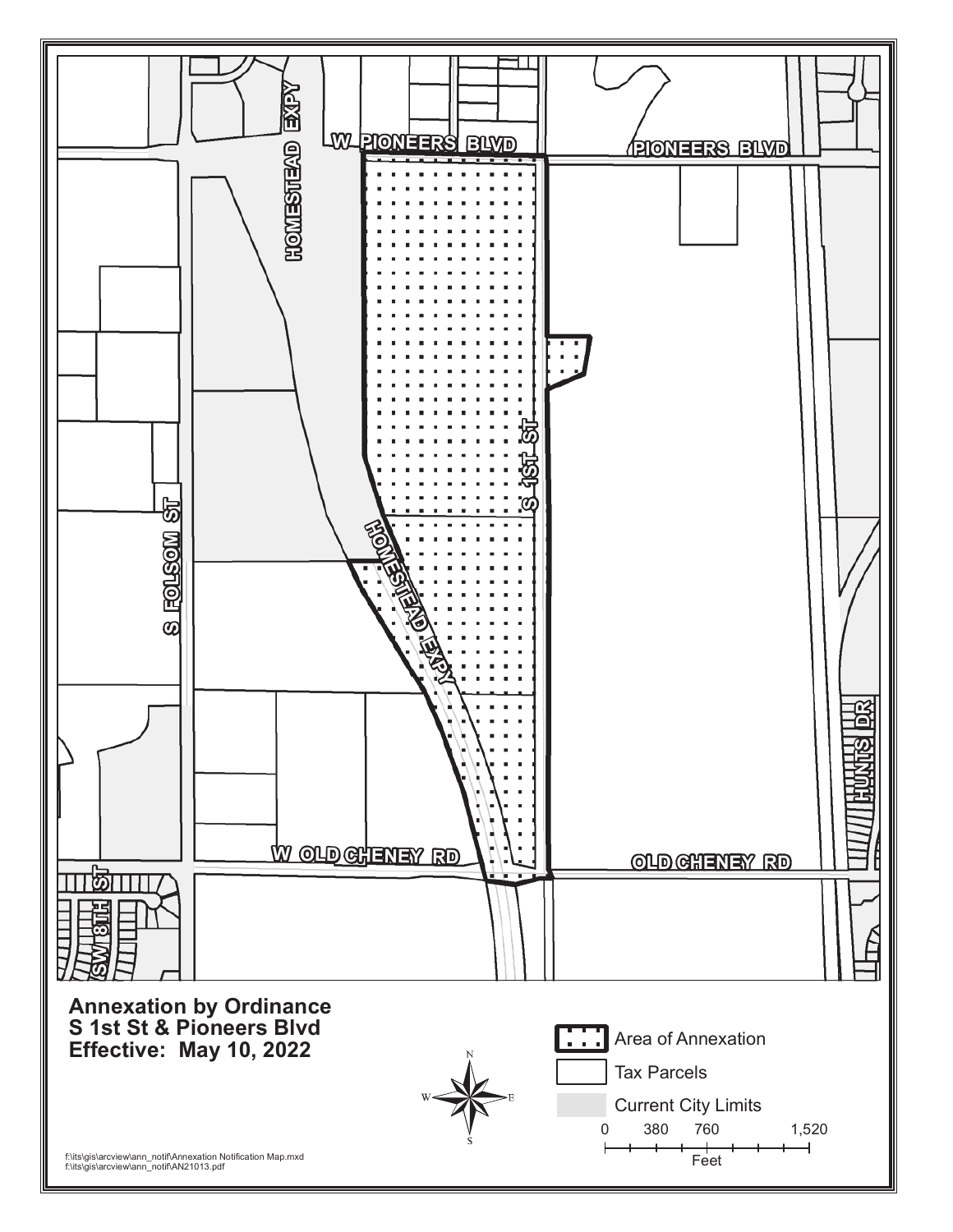

| Date: | June 14, 2022                     |
|-------|-----------------------------------|
| To:   | <b>City Clerk</b>                 |
| From: | Alexis Longstreet, Planning Dept. |
| Re:   | <b>Administrative Approvals</b>   |
| cc:   | Shelli Reid, Planning Dept.       |

This is a list of City administrative approvals by the Planning Director from June 7, 2022, through June 13, 2022:

**Administrative Approval 22042** to Change of Zone 05054F Prairie Village North Planned Unit Development was approved on June 9, 2022, to remove lots 13 and 14, Block 15 from the note 32, concerning mapping revisions for floodplain, on property generally located at 3346 Renegade Boulevard.

**Administrative Approval 22038** to Special Permit 228K was approved on June 13, 2022, to adjust the side yard setback on the north side from 5 feet to zero for an attached garage, on property generally located at 382 West Lakeshore Drive.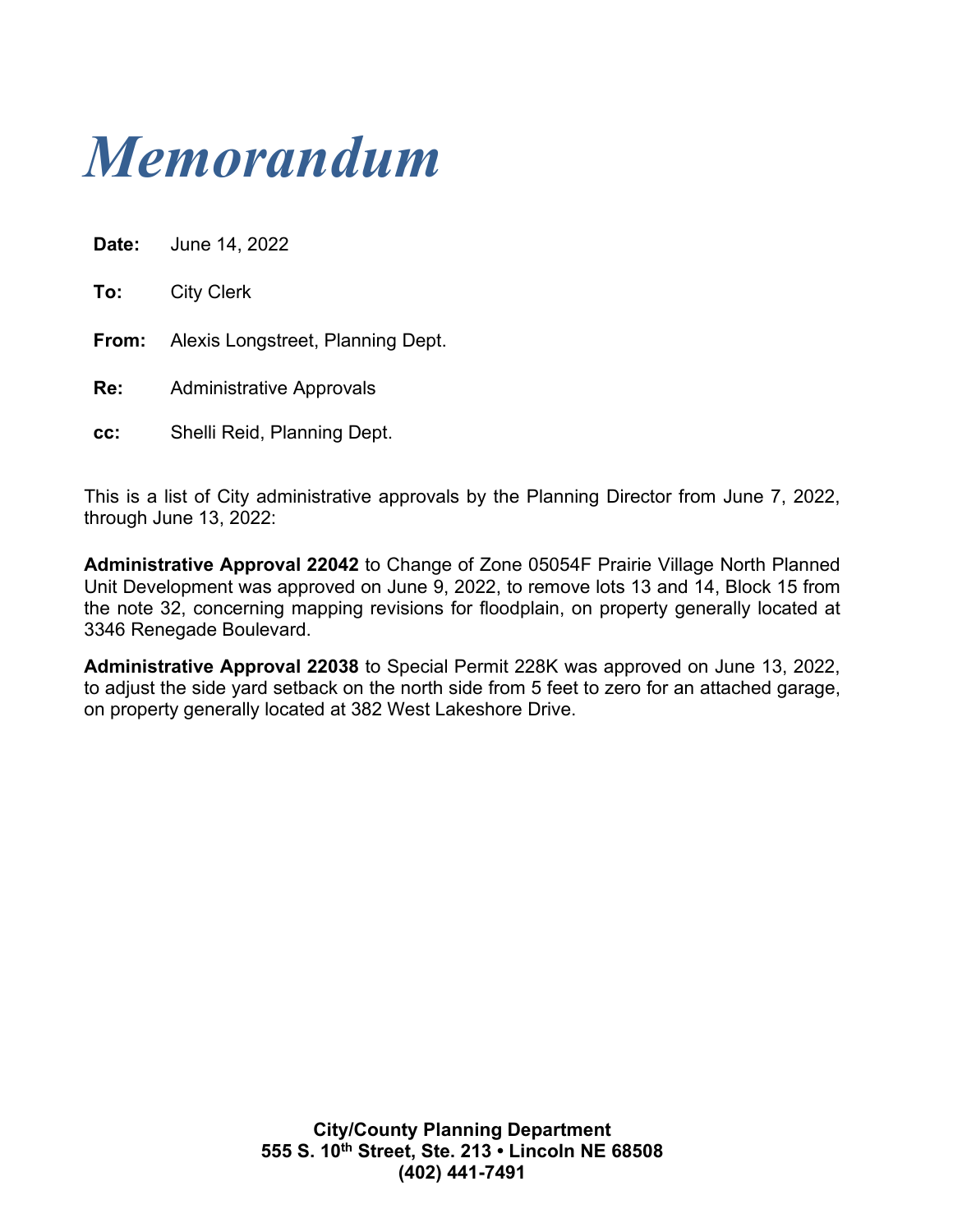| From:    | <b>Margaret Ruff</b>               |
|----------|------------------------------------|
| To:      | <b>Council Packet</b>              |
| Subject: | Tennis courts                      |
| Date:    | Wednesday, June 8, 2022 5:12:19 PM |

We are supporting the effort of keeping Woods park green. We are against building tennis courts at that location. We don't have alot of green areas within the city limits why would you ruin that?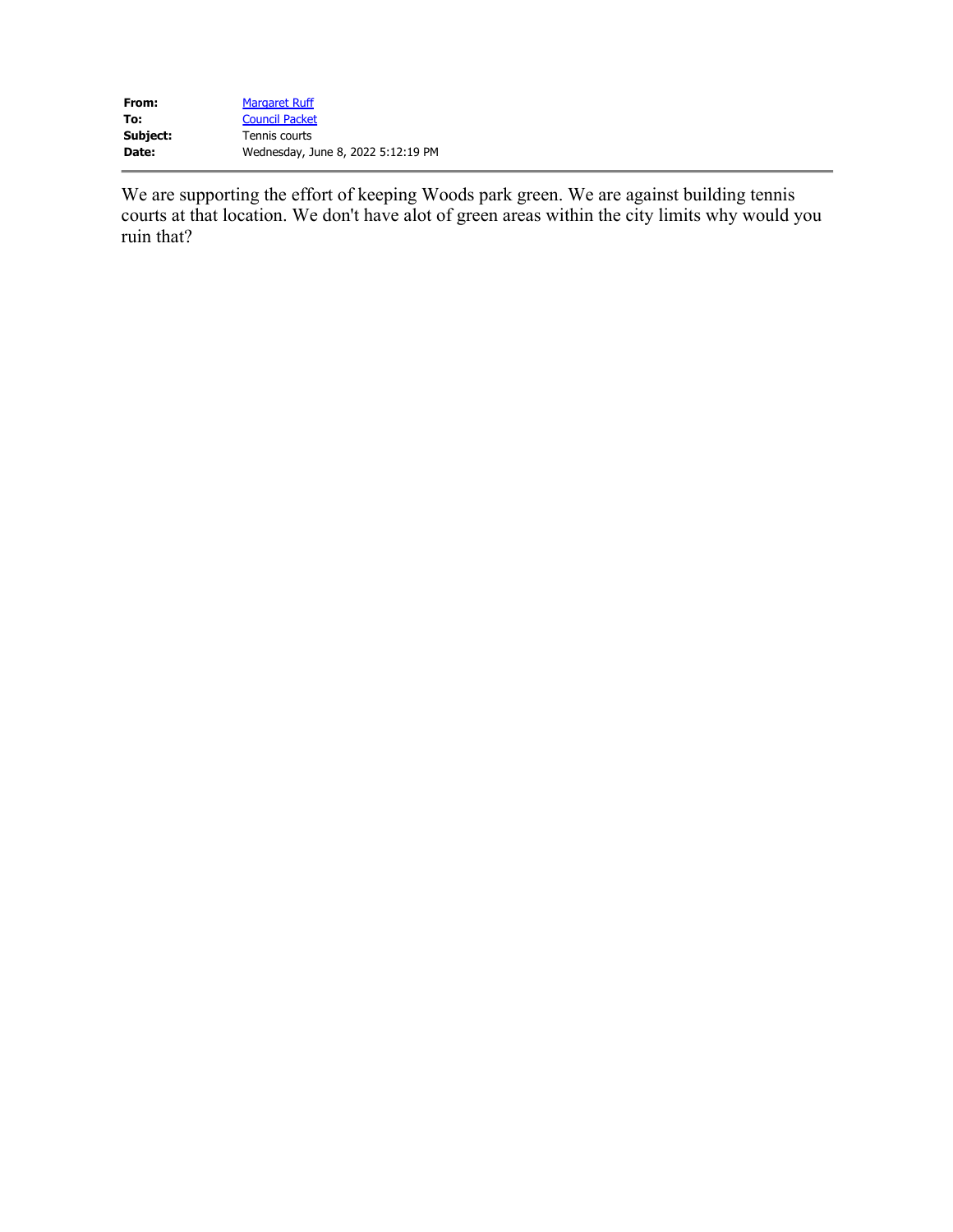| From:    | jmcqibson@qmail.com               |
|----------|-----------------------------------|
| To:      | <b>Council Packet</b>             |
| Subject: | Fairness Ordinance                |
| Date:    | Friday, June 10, 2022 10:53:54 AM |

I am disappointed and angry at the members of our City Council who have decided that Lincoln will not be a "fair" city for its citizens. I read this morning of the decision of a majority of that group to rescind the Fairness Ordinance that would provide some legal protections for veterans, disabled persons and LGBT persons. This action is a sad commentary on Lincoln's occasional boast of acceptance of all. Also this morning I received a message from our mayor describing her anti-bigotry beliefs. I wish that all the City Council members would have such beliefs.

Judith Gibson 1045 N 4 $1$ <sup>st</sup> St Lincoln 68503 402-466-0117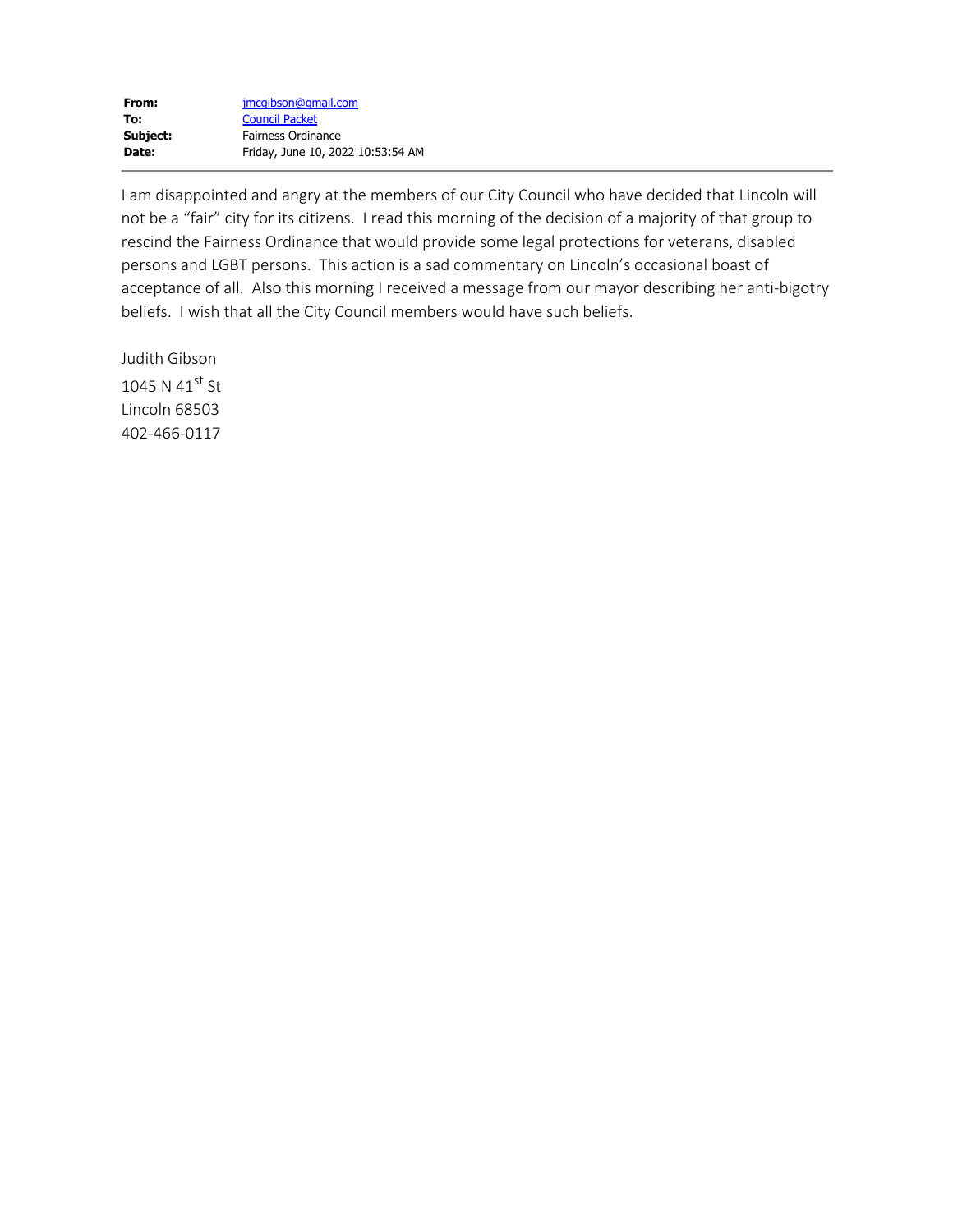To whom it may concern,

As a long time Lincoln resident I am writing to urge the council NOT to rescind the Fairness Ordinance. It is morally repugnant and ethically dishonest not to recognize that citizens of our city are being discriminated against. No one can or should have to count on a landlord's or employer's sense of personal ethics to function in society.

Sincerely Rebecca Nelms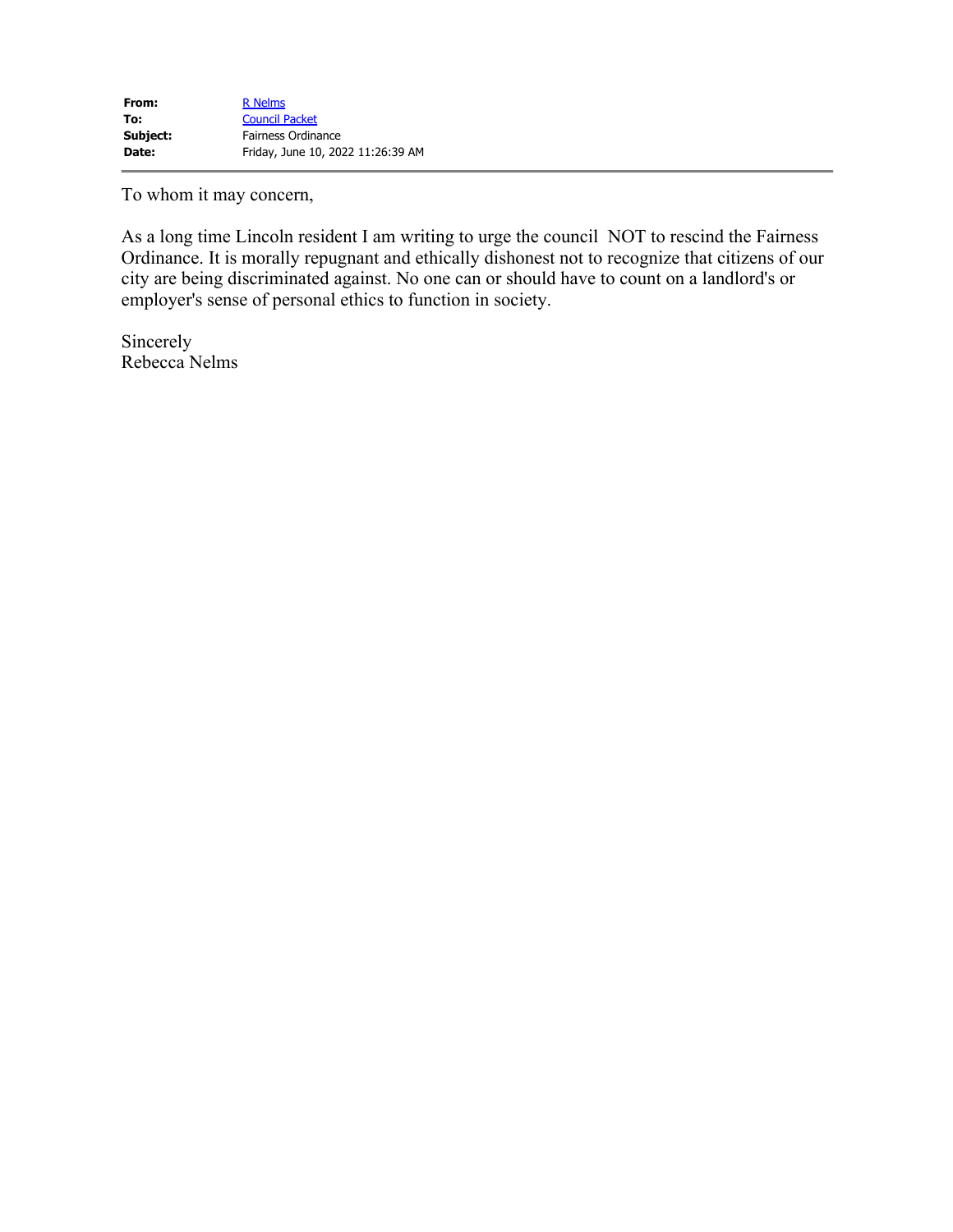Dear City Council,

I respectfully request that the city council NOT rescind Title 11 revisions. As a resident of Lincoln since 1992, educator, and member of the LGBTQA+ community, these protections are overdue. I understand how difficult it is to stand alone and to not align with members of your own community. The right decision is never the easiest.

Yes, I too have seen and experienced what happens when LGBTQA+ youth do not have protections, and the only way to protect the most vulnerable is to pass legislation that intends to protect them. Not only does civil rights legislation protect the most vulnerable, including children, it educates by creating safe spaces for diverse exchanges and community.

Children rely on adults to make the right decisions for them. Yes, they do. Peer-reviewed studies show that supporting LGBTQA+ individuals reduces mental health issues (Schreiber, K. (2016),"Why transgender people experience more mental health issues," *Psychology Today*). *Pediatrics* published a study that when children are permitted to express their gender identities, they had only marginal "higher anxiety symptoms" and "developmentally normative levels of depression" (Schreiber, 2016;

[https://publications.aap.org/pediatrics/article-abstract/137/3/e20153223/81409/Mental-Health](https://protect-us.mimecast.com/s/zOOgC82No9hjkl8JHn0PTz?domain=publications.aap.org)[of-Transgender-Children-Who-Are?redirectedFrom=fulltext\)](https://protect-us.mimecast.com/s/zOOgC82No9hjkl8JHn0PTz?domain=publications.aap.org). Without legislation, children's abilities to express themselves are diminished. With all the emphasis on individual identity and "coming out," it's a slap in the face to Lincoln's gender non-conforming youth and adults to not have protections in place to do so.

It's been repeated that trans community leaders and members have been heard; however, many in the trans community are not publicly out. Without legislation protecting trans individuals, how can their voices be heard? From my experience at public discussions regarding Title 11 revisions, several of the attendees in support of rescinding had only lived in Lincoln a few years; were not fully educated on what Title 11 revisions entailed; and had no sense of LGBTQA+ history. Moving to a vote would provide the opportunity for supporters and city council members who voted in support of the revisions to educate Lincolnites and do the work of making Lincoln a safe place for all.

Finally, Lincoln's citizens voted for a democratic mayor and city council. This suggests strongly that a majority of the city aligns with what is considered socially progressive. This is the time. The work to include LGBTQA+ citizens as a protected class has been fought for in Lincoln since 1982. The suggestion to have honest conversations is not action. What honest conversations have taken place since 1982? 2012? Right now, the idea of honest conversations looks like another 40 years of inaction.

We may lose the vote but we gain agency when given the right to be heard. I support Title 11 revisions and taking the revisions to a vote.

Please do not rescind.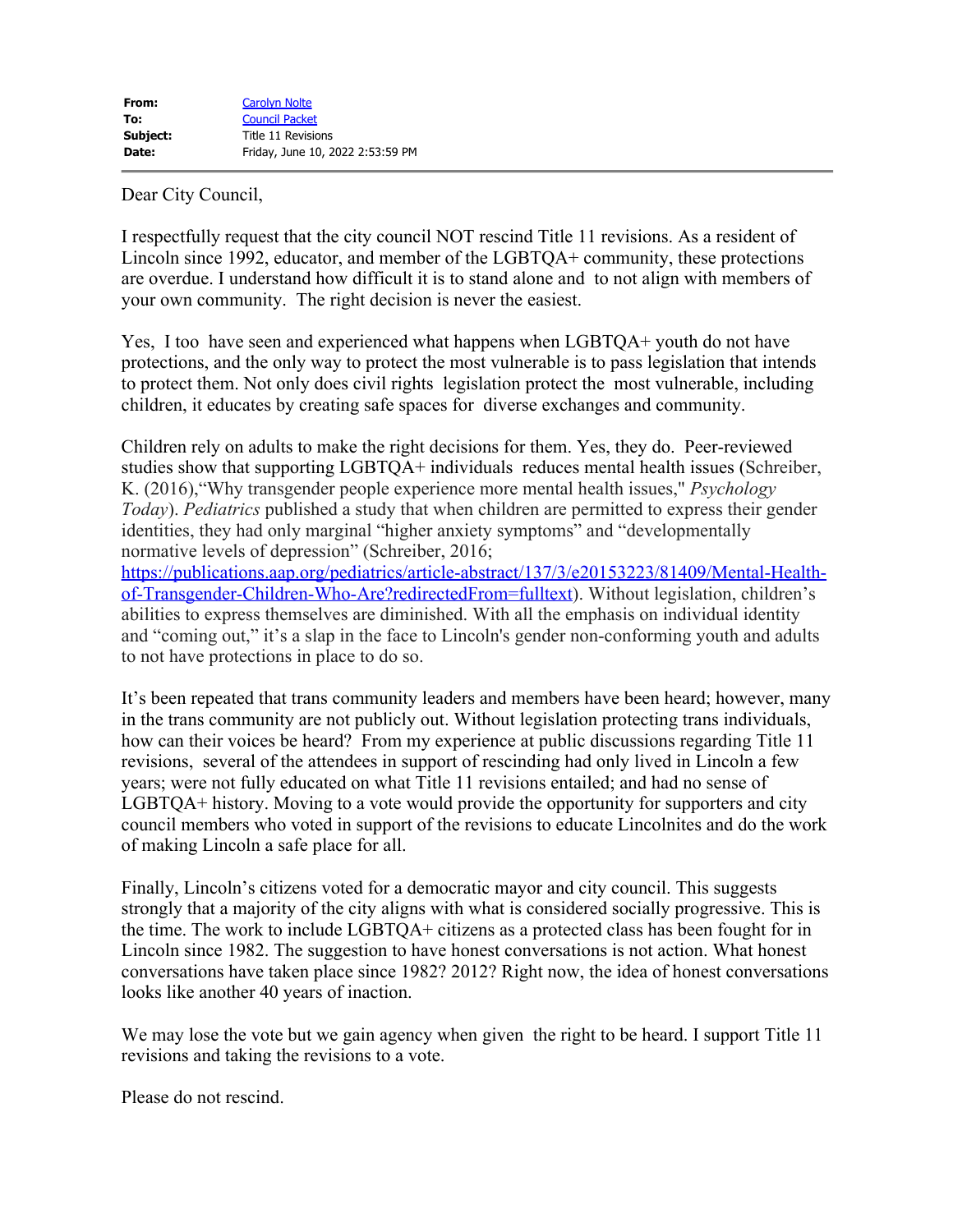Thank you for listening, Carolyn Nolte 940 South 20th Lincoln, NE 68510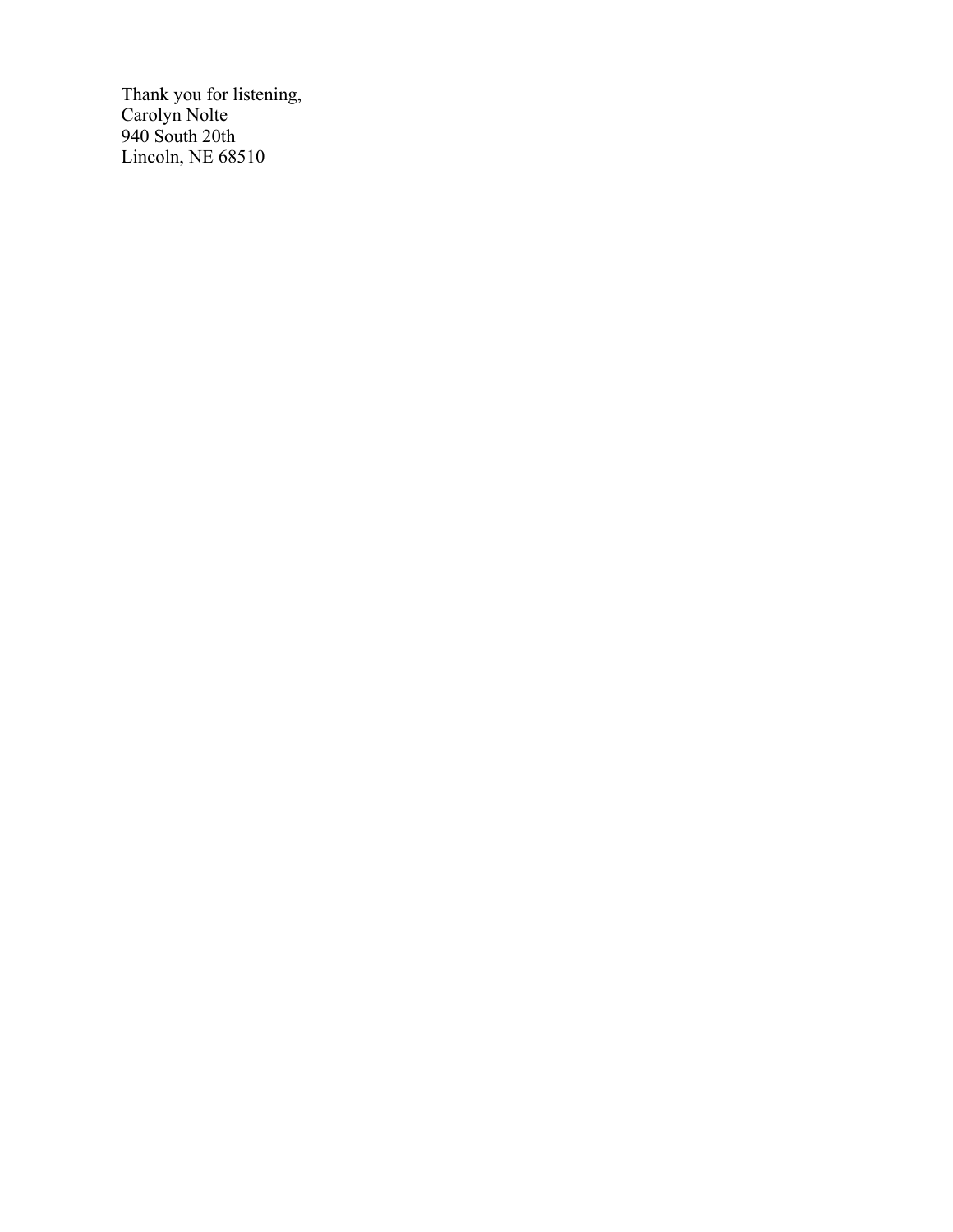| From:    | <b>Phyllis Arth</b>                     |
|----------|-----------------------------------------|
| To:      | <b>Council Packet</b>                   |
| Subject: | Strongly support revisions for Title 11 |
| Date:    | Saturday, June 11, 2022 3:16:03 PM      |

Dear Council Members, Please support the revisions for Title 11. Lincoln should reflect national legislation in vocabulary and philosophy. I strongly support these updates. Phyllis LM Arth 5919 Deerwood Drive Lincoln NE 68516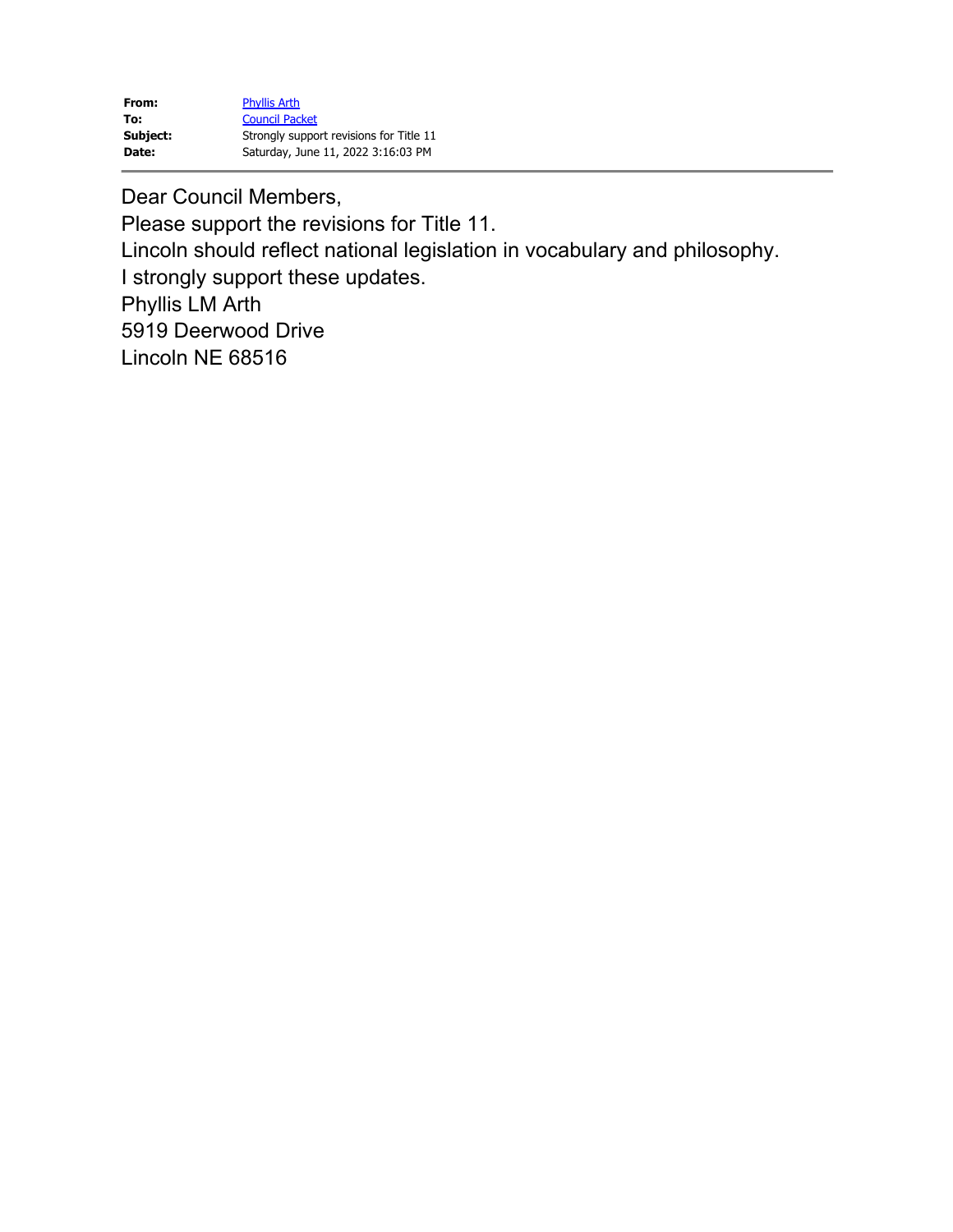Hello,

I am writing to inform the City Council of my intention to appear at the 6/13/2022 meeting to review a claim. The letter I received states that I must call the office prior to 6/13, but I did not receive the letter until Friday 6/10 when I got home from work (too late to call). I will also call Monday morning.

Thank you, Rachel Hager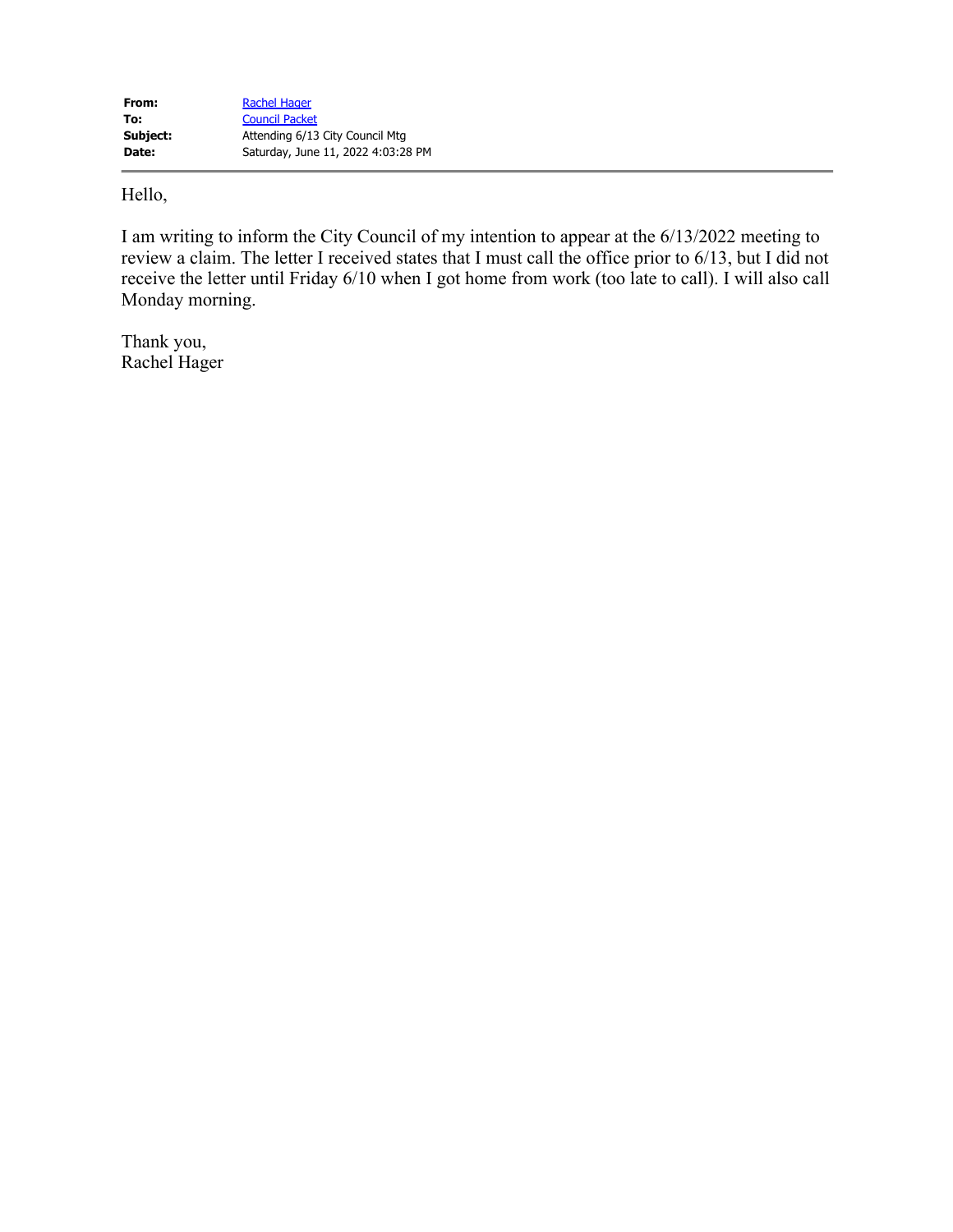| From:    | <b>Tim Shaw</b>                                 |
|----------|-------------------------------------------------|
| To:      | <b>Council Packet</b>                           |
| Subject: | Let Lincolnites Vote for the Fairness Ordinance |
| Date:    | Sunday, June 12, 2022 3:01:26 PM                |

Dear Members of the City Council,

I am writing to urge you to send the Fairness Ordinance to the public for a vote. Please do not rescind the ordinance. That would be a terrible setback in efforts to assure human and legal rights of all people living within Lincoln.

We must extend protections to all of our citizens. The fears and prejudice of a small vocal minority has prevented the extension of basic human rights protections to all Lincolnites for too long.

Please do not rescind the ordinance. Do not put off a public vote on this important issue. I am confident that the citizens of Lincoln will do the right thing and vote in favor of protecting the rights of all members of our community.

Thank you. Timothy F. Shaw

--

Tim Shaw 7440 Laura Lynn Ct. Lincoln, NE 68516 402-432-4646 [timothyfshaw@gmail.com](mailto:timothyfshaw@gmail.com)

## **"Never attribute to malice that which is adequately explained by stupidity." -- Hanlon's Razor**

*(In philosophy, a razor is a principle or rule of thumb that allows one to eliminate ("shave off") unlikely explanations for a phenomenon or avoid unnecessary actions.)*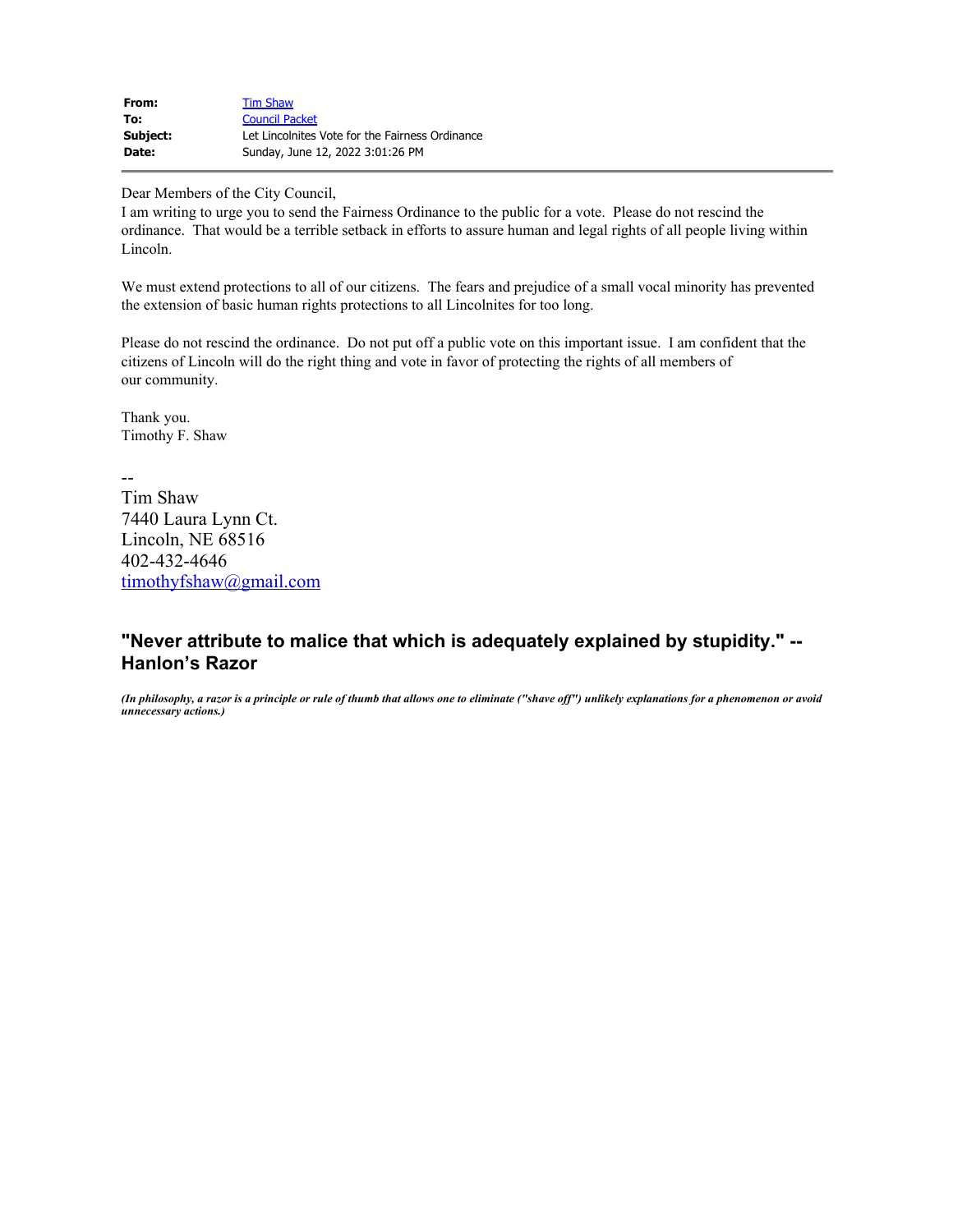Council members,

Do not rescind the Title XI revisions. They are necessary for the health and safety of all Lincolnites. This is 2022, not 1982. Please act like it.

Regards,

Amos Sobotka 940 S 20th St Lincoln, NE 68510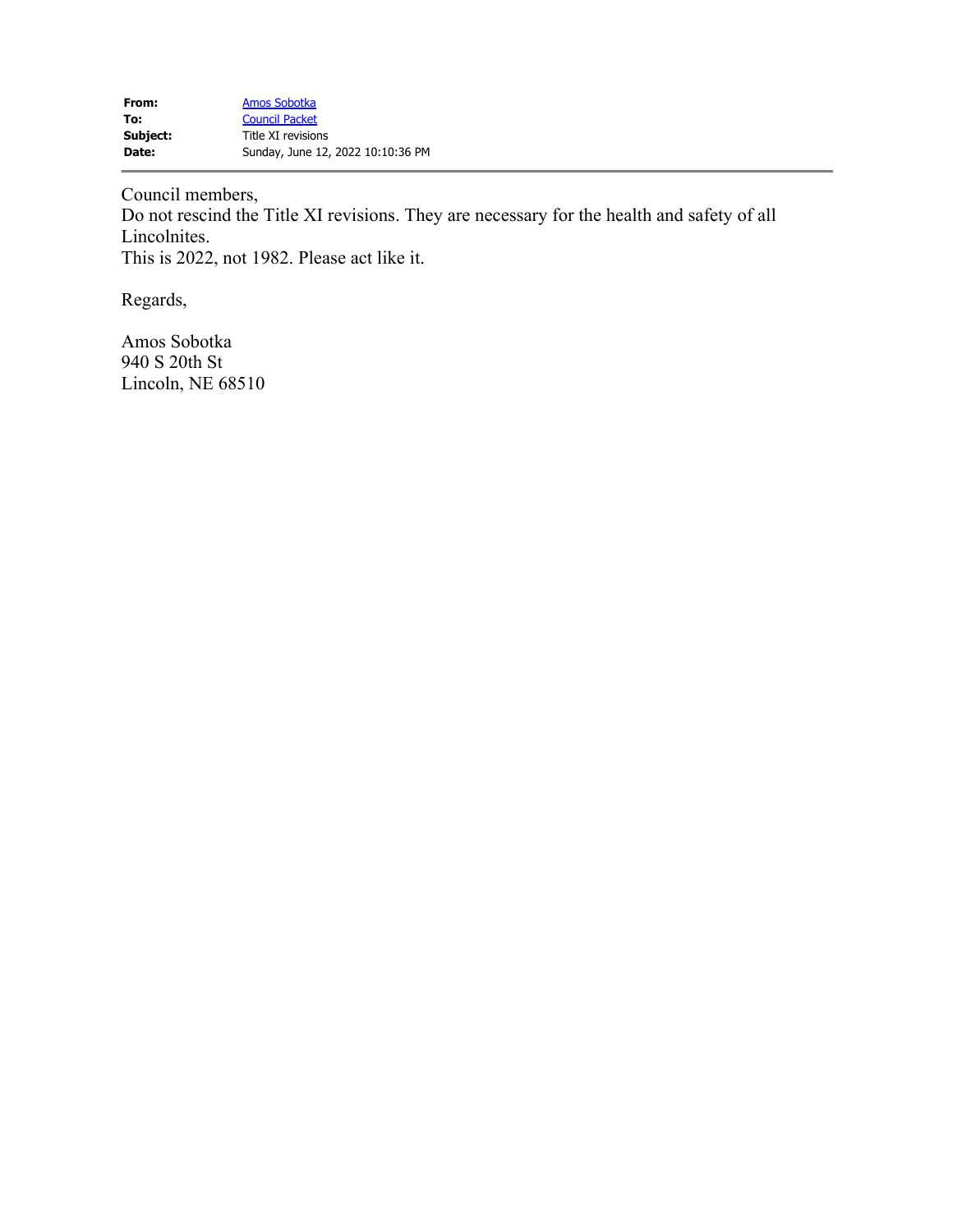Ladies and Gentlemen,

Let me introduce myself. My name is Jaroslav Novy (1951), my father was Jaroslav Novy (1925) and my grandfather was also Jaroslav Novy, who was born in 1895 in Czechoslovakia, in the small village of Olesnice nerby Nemecky Brod town.

One of my grandfather's brothers was Jan Novy, who was born on January 3, 1888 in Olesnice. Jan Novy moved to the USA in about 1910 and became a farmer as John Novy in Nebraska. He lived in Omaha, probably at 6244 South 39th Street, Omaha, NE 68107. Most likely, his son John F. Novy Jr. also lived, perhaps born on September 20, 1912 in Omaha. He could live at 4024 S 50th Street, Omaha, but also at 8111 Sandalwood Drive, Lincoln, NE 68510.

In the years 2019 - 2021, I compiled the history of the Novy family, which dates back to 1650 and the entire history is already published in books.

I managed to find and contact at least a few still living descendants of my grandfather's siblings. I was able to get their memories of the family and also eventually give them a book on family history.

However, I have not yet been successful in finding descendants of the Novy family who have lived and I assume still live somewhere in Lincoln, Omaha, or elsewhere in Nebraska. I think that they would also be interested in the history of the family and their roots.

Hope never dies, I try all possibilities, that's why I address you. If possible, any information or contact or your advice would be very valuable to me.

Unfortunately, access to the City of Omaha Council website is not available to me, so I do not know the appropriate email address. If you can kindly forward my mail to Omaha City Council, I would be very happy.

Thank you for any answer.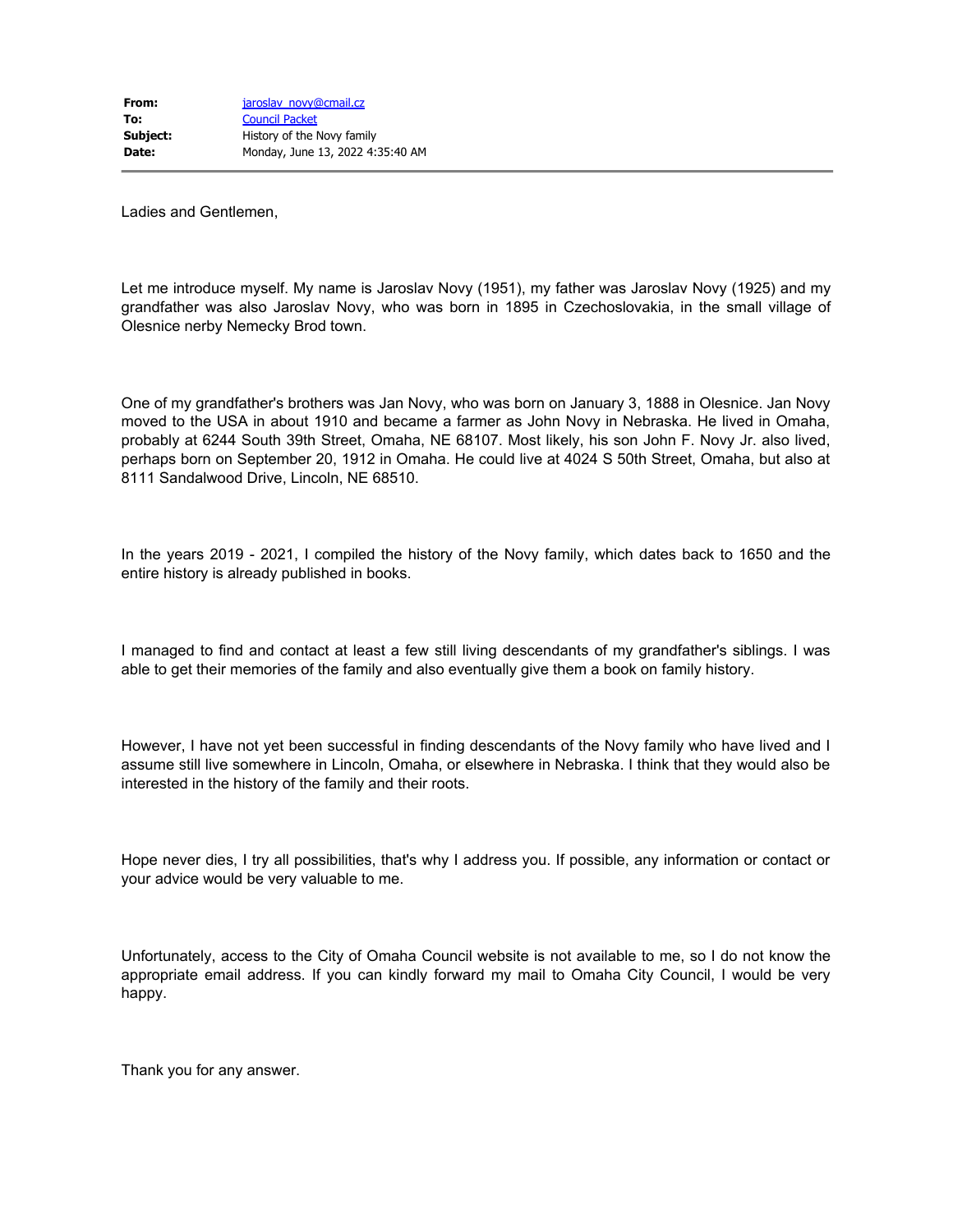Sincerely,

JN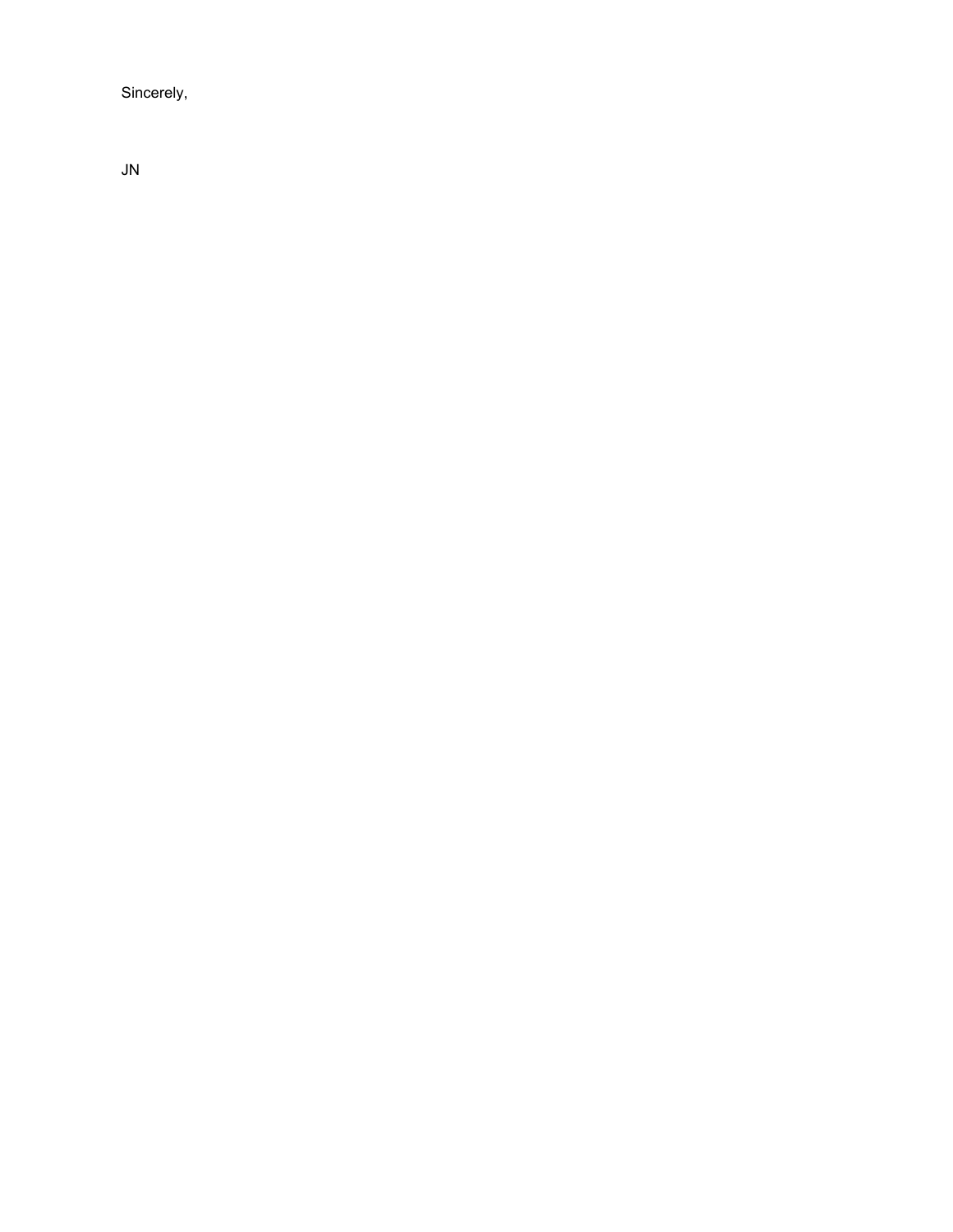| From:    | <b>Barbara DiBernard</b>           |
|----------|------------------------------------|
| To:      | <b>Council Packet</b>              |
| Subject: | Do Not Rescind changes to Title XI |
| Date:    | Monday, June 13, 2022 6:55:26 AM   |

Dear Council Members,

I ask you once again not to rescind the revisions to Title XI. First, Lincoln must be in compliance with federal law to compete for federal funds and for a diverse workforce. Second, the changes to Title XI are the right thing to do, the just thing to do.

Councilman Bowers said on February 14, 2022, that when he attended his first City Council meeting 10 years earlier, the vote for the fairness ordinance "filled me with hope for the future . . . Kids want to know they belong in our city." Rescinding will not make our youth feel safer, as proponents claim. Do Not Rescind.

Sincerely, Barbara DiBernard 1045 N. 41st Street Lincoln, NE 68503 402-466-0117 [bdibernard@gmail.com](mailto:bdibernard@gmail.com)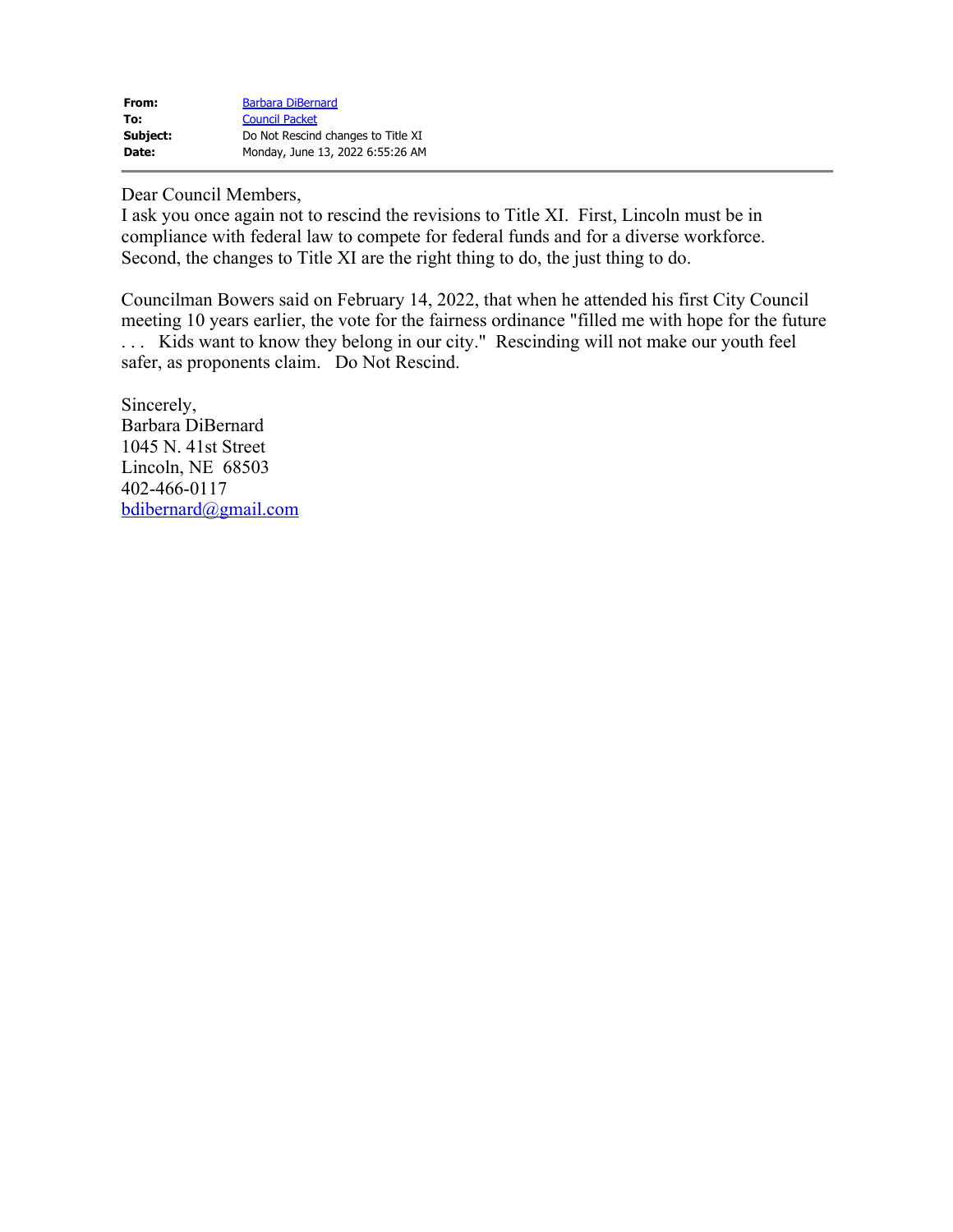I realize each City Government that exists establishes what are priorities as they go forward. That being said, out of curiosity, can you explain why the City of Lincoln has chosen to not invest funds in improving or building a youth baseball complex? As a baseball family, we travel to other locations such as Des Moines, Council Bluffs, and Paola, KS (population 5000), Kearney and all of these places have very nice complexes and are hosting several large baseball tournaments per year. As you might guess the economic impact to Lincoln would be substantial (hotels, food, shopping, gas, etc...) Lincoln is so far behind in this area. As I said, city governments decide what is important to them and act accordingly, but it is hard to understand why an investment like this wouldn't be very beneficial economically to Lincoln.

I would like to bring up a related issue as well. Someone was nice enough to donate lighting for the Optimist Fields off of the Hwy 77 Bypass. One person in one house complained that they would bother them and now the city won't allow the lights to be installed. How were the lights at the Elks Field on Normal, the lights at the Mahoney Fields, lights at the Densmore Fields on South 14<sup>th</sup> all Ok'd to be put up. There are plenty of homes of people living around those areas.

I have also heard stories about people with the ability to donate good amounts of money to assist in the funding and the City has not reciprocated the interest and says they don't want to have to manage the fields.

Anyway, I am just a citizen that is frustrated in the lack of good fields to play baseball or softball on in Lincoln. I get it that money is always a factor. Thanks for any input.

## *Chad Winter*

Baer Goff Financial Services 770 N. Cotner Blvd., Ste 401 Lincoln, NE 68505 (ph) 402-467-6111 (fax) 402-467-6114

-------

Trading instructions sent via e-mail may not be honored. Please contact my office or Securities America, Inc. at 800-747-6111 for all buy/sell orders. Please be advised that communications regarding trades in your account are for informational purposes only. You should continue to rely on confirmations and statements received from the custodian(s) of